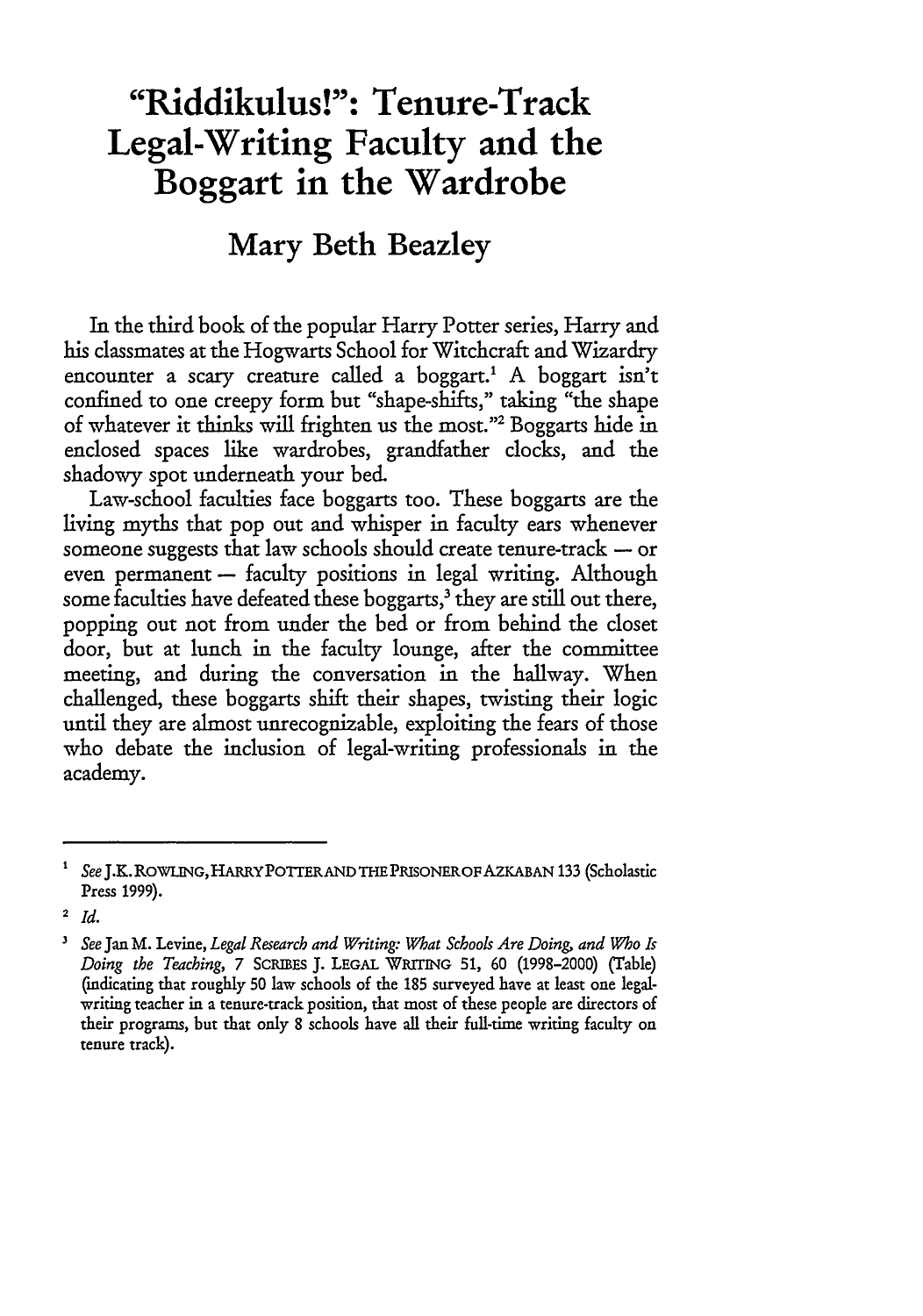The boggarts that "explain" why legal writing should not be taught at all, by anyone, have been eloquently attacked before.<sup>4</sup> This article battles the boggarts that allow legal writing to be taught but curse its teachers to a short academic life  $-$  limited by caps on contracts or thwarted by positions that allow no job security or opportunity for scholarship. Unfortunately, the boggarts do more than just hurt the careers of legal-writing faculty: they stunt the progress of the very profession that legal education is meant to improve.

The boggarts have haunted legal writing for far too long. Harry and his classmates defeat their boggarts by laughing at them  $-$  by chanting the charm "Riddikulus!" and using their wands to turn the boggarts into something humorous. Although I have no magic wand with a phoenix tail feather, it's time to shout "Riddikulus!" and "HA!" and to watch the boggarts explode, burst into "a thousand tiny wisps of smoke,"5 and disappear.

#### The It's-Not-Intellectual Boggart:

*Legal writing lacks enough intellectual substance for a tenuretrack position,* OR *it's so hard to teach that burnout is inevitable, making contract caps necessary.*

This boggart argues that legal writing is such a nonintellectual, simplistic subject that it's not worthy of a permanent position, let alone a tenure-track position.<sup>6</sup> Legal writing is just a glorified grammar course. Because it's a simple course to teach, it can be taught well off the top of your head, with no preparation, training,

<sup>4</sup> *See* J. Christopher Rideout **&** Jill **J.** Ramsfield, *Legal Writing: A Revised View, 69* WASH. L. REV. 35, 40-47 (1994).

s Rowling, *supra* note 1, at 139.

See, e.g., Maureen J. Arrigo, *Hierarchy Maintained: Status and Gender Issues in Legal Writing Programs,* 70 TEMP. L.REv. 117, 137 (1997); Pamela Edwards, *Teaching Legal Writing as Women's Work: Life on the Fringes of the Academy,* 4 CARDOZO WOMEN'S L.J. 75, 80 (1997).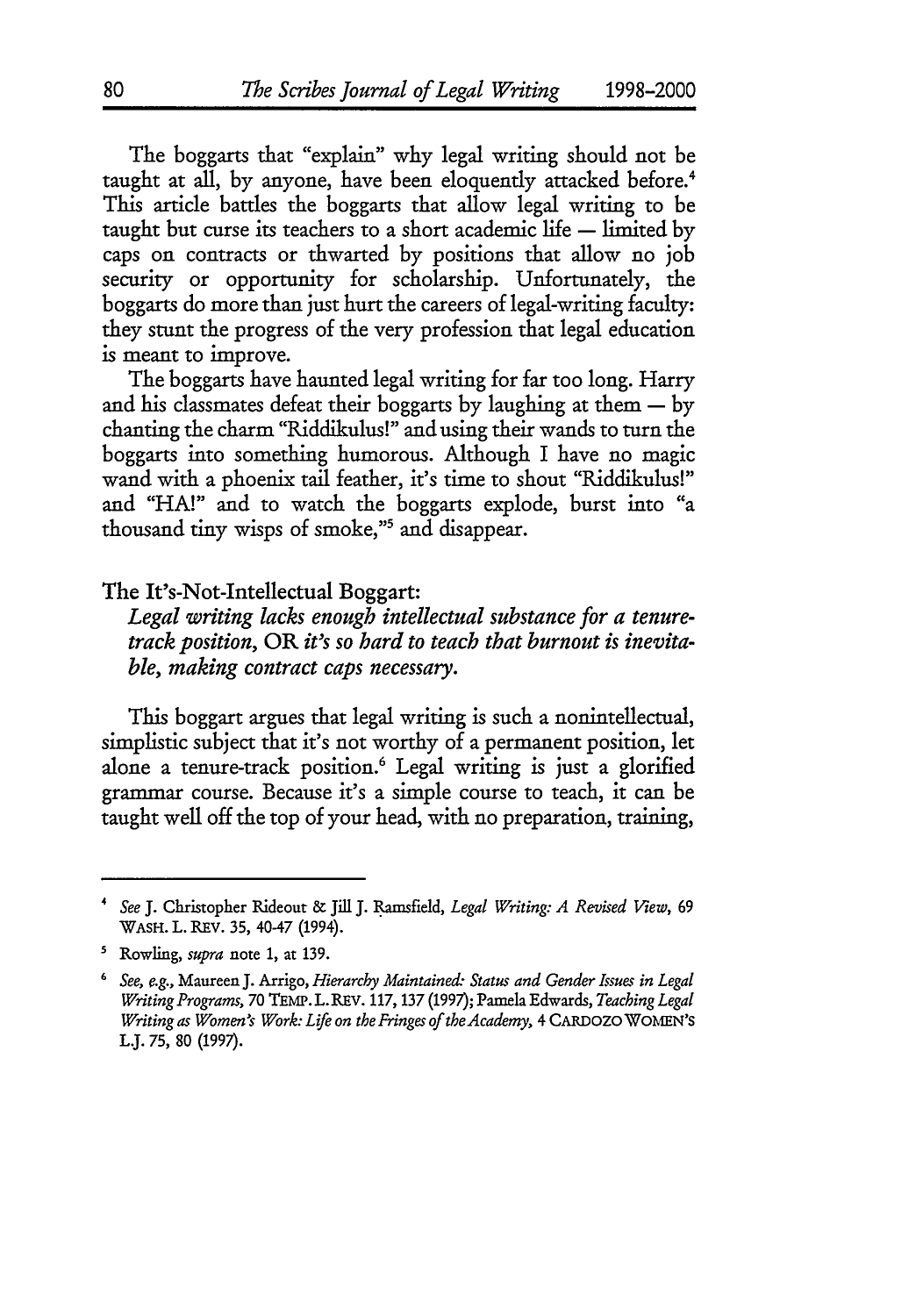or experience. Thus, there is no need for teachers who have developed any sort of expertise or for any scholarship in the field.

When challenged, this boggart shifts shape and says that legal writing is so hard to teach that a permanent position is unwise. Legal-writing teachers face inevitable burnout from the mental strain of correcting papers - certainly no one could stand doing it for more than a year or two.7 We must protect legal-writing teachers by using capped contracts that force them out into better jobs.

Riddikulus! Legal writing is not focused on grammar any more than tax law is focused on math. Legal-writing faculty teach communication skills, it's true, but they teach those skills in the context of substantive issues of legal doctrine, professional responsi-' bility, and legal practice. Legal-writing courses aren't the dirty diapers of legal education. Instead, they embody the very essence of what lawyers do: identify relevant authorities, synthesize legal rules from those authorities, and apply those rules to the relevant facts, all in a particular jurisdictional and procedural context.<sup>8</sup> This is what "thinking like a lawyer" is all about, and it is what legalwriting professionals teach their students every semester.

In addition, this field cries out for scholarship. Academics are people who apply research to problems. They evaluate the problem, propose solutions, and test those solutions with further scholarship. The problems in professional legal writing are severe, and the calls for help come from many sources, from the MacCrate Report9 to the recent AALS speech of Attorney General Janet

*<sup>7</sup> See, e.g.,* Lisa Eichhorn, *Writing in the Legal Academy: A Dangerous Supplement?, 40* **ARIZ.** L. REV. 105, 118 (1998).

*See* Joel R. Cornwell, *Legal Writing as a Kind of Philosophy,* 48 MERCER L. REV. **1091,** 1092 **(1997);** Joseph Kimble, *Plain English:A Charter for Clear Writing, 9* T.M. COOLEYL. REV. **1,** 6, **28** (1992).

**<sup>9</sup>** ABA SECTION OF LEGAL EDUC. AND ADMISSIONS TO THE BAR, LEGAL EDUCATION AND PROFESSIONAL DEVELOPMENT - An Educational Continuum, Report of the Task Force on Law Schools and the Profession: Narrowing the Gap **(1992).**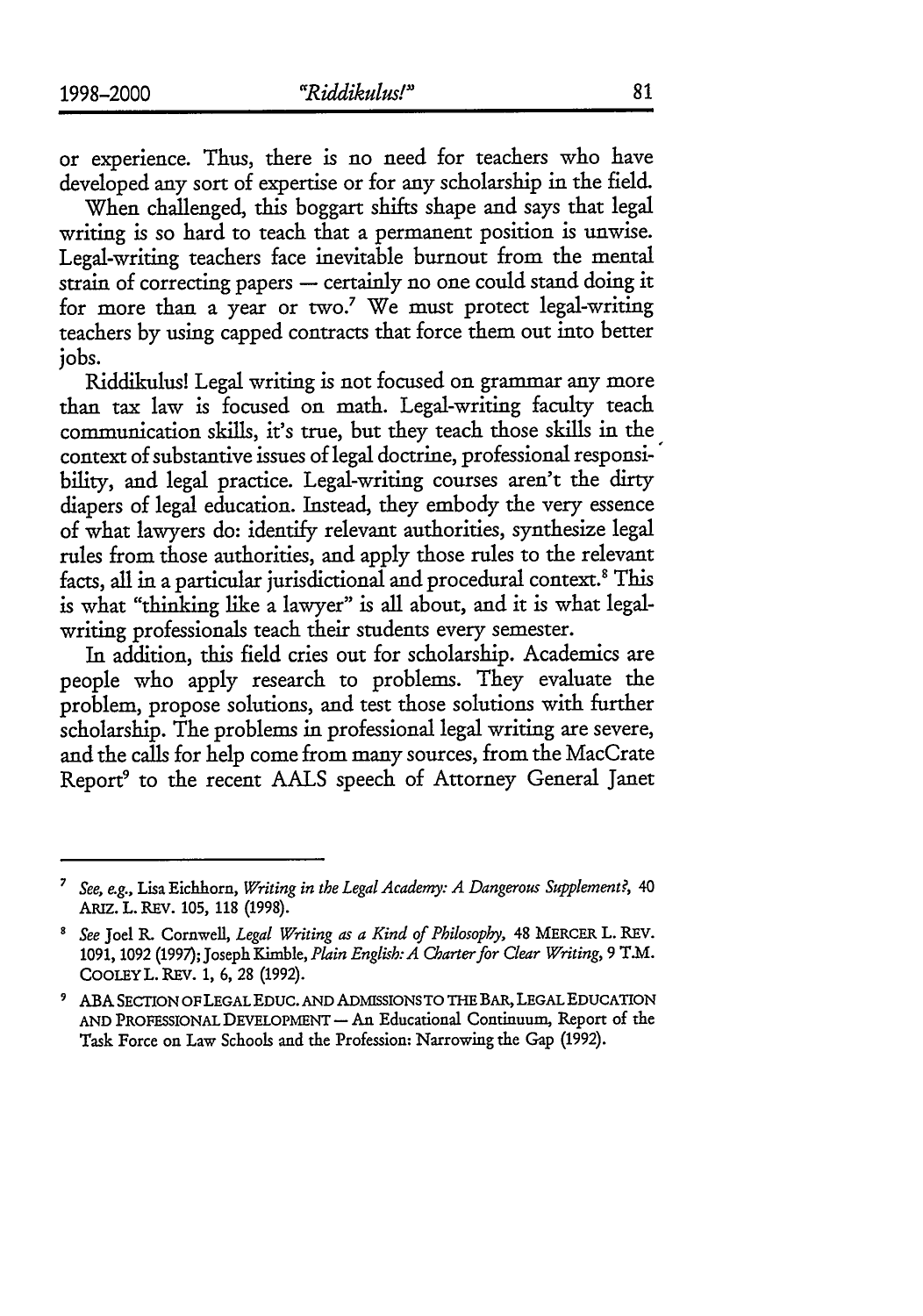Reno.<sup>10</sup> If the law schools are honestly committed to solving these problems, then they should create the tenure-track positions that will spur needed scholarship.

Finally, teaching legal writing is no more likely to lead to burnout than teaching any other subject matter. Just as certain people enjoy the intellectual challenge of tax law or property law, some enjoy the challenge of studying and teaching legal writing. The growing number of experienced legal-writing teachers who have taught for 5, 10, 15 years or more prove the point.<sup>11</sup> If a legal-writing teacher is not overwhelmed by too many students<sup>12</sup> and has opportunities for professional development, burnout need never be a problem.

### The Course-Scheduling Boggart:

*Law schools shouldn't create tenure-track positions in legal writing because this will result in a "specialist" position, and law-faculty members are supposed to be able to teach everything,* OR *legal-writing teachers shouldn't get tenure because then they'll insist on teaching everything else and not legal writing.*

This boggart shifts its shape based on two mutually exclusive myths about law faculty. The first is that faculty members routinely switch from teaching one subject to another at a moment's notice, moving effortlessly from criminal procedure to cyberlaw to environmental torts. The second is that, each year, tenured faculty present a list of their preferred courses to the

**<sup>10</sup>** Janet Reno, *Lawyers as Problem-Solvers: Keynote Address to the AALS, 49* **J.** LEGAL EDUC. 5, 9 (1999) ("First of all, you haven't taught them how to write yet **....** I would like to work with you in perfecting programs that will let lawyers be the best writers in America.").

n *See* Jan M. Levine, *Leveling the Hill of Sisyphus: Becoming a Profesor of Legal Writing,* **26 FLA.** ST. U. L. REV. **1067, 1072 (1999).**

<sup>12</sup> RALPH L. BRILL ET AL., SOURCEBOOK ON LEGAL WRITING PROGRAMS 62 (1997) (recommending no more than 40-45 students per semester).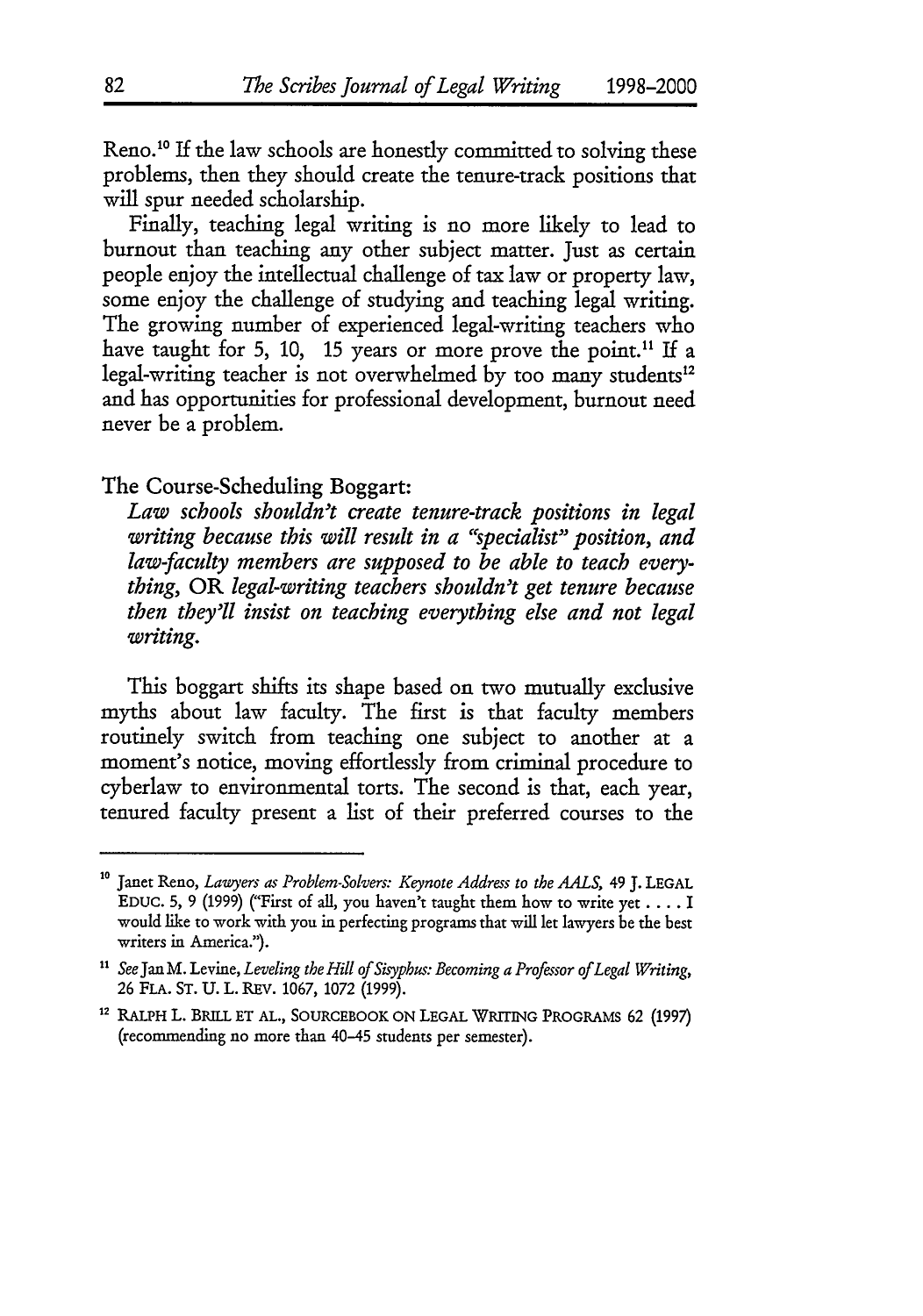associate dean, and the associate dean bows deeply and grants each request. No matter which myth prevails, tenured legal-writing professors would create a threat. They might be perceived as being unable to step into the breach and teach an unfamiliar subject. Or, after deceiving the faculty by feigning an interest in this distasteful field, they would wield the enormous power of tenure and refuse ever to teach legal writing again.

Riddikulus! The reality is that most law professors are mostly specialists, with one or two areas of particular competence in which they prefer to teach. But they are also realists, and they know that the law school needs to have teachers for all its required and elective courses. So they are willing to teach a first-year required course, even though it's not their favorite, or a new upper-level course that's designed to meet student demand. And although faculty must sometimes step in and teach a new course when curricular needs require it, this step is not taken lightly or routinely. Further, many legal-writing faculty are already teaching other courses, either because their law schools need them to do so or because of their experience or interests - in other words, for the same reasons that all faculty teach different courses.

The other reality is that even tenured faculty have only limited power to choose the courses they teach. Academic freedom does not usually mean that you can teach whatever courses you want, whenever you want. At most law schools, the administration develops the course schedule by balancing faculty requests and curricular needs. If all the requests and needs can be met, fine. But if not, curricular needs will usually trump. So while it's possible that a small percentage of legal-writing faculty who get tenure will *ask* not to teach legal writing anymore, whether these requests are granted depends on the administration.

That said, the fear of a request to stop teaching legal writing is probably overblown. When choosing, for example, a tax professor, law schools look for someone with a demonstrated interest in the field, as evidenced by teaching history, practice experience, scholarship, or all three. Schools should do the same when searching for legal-writing faculty. Of course, some legal-writing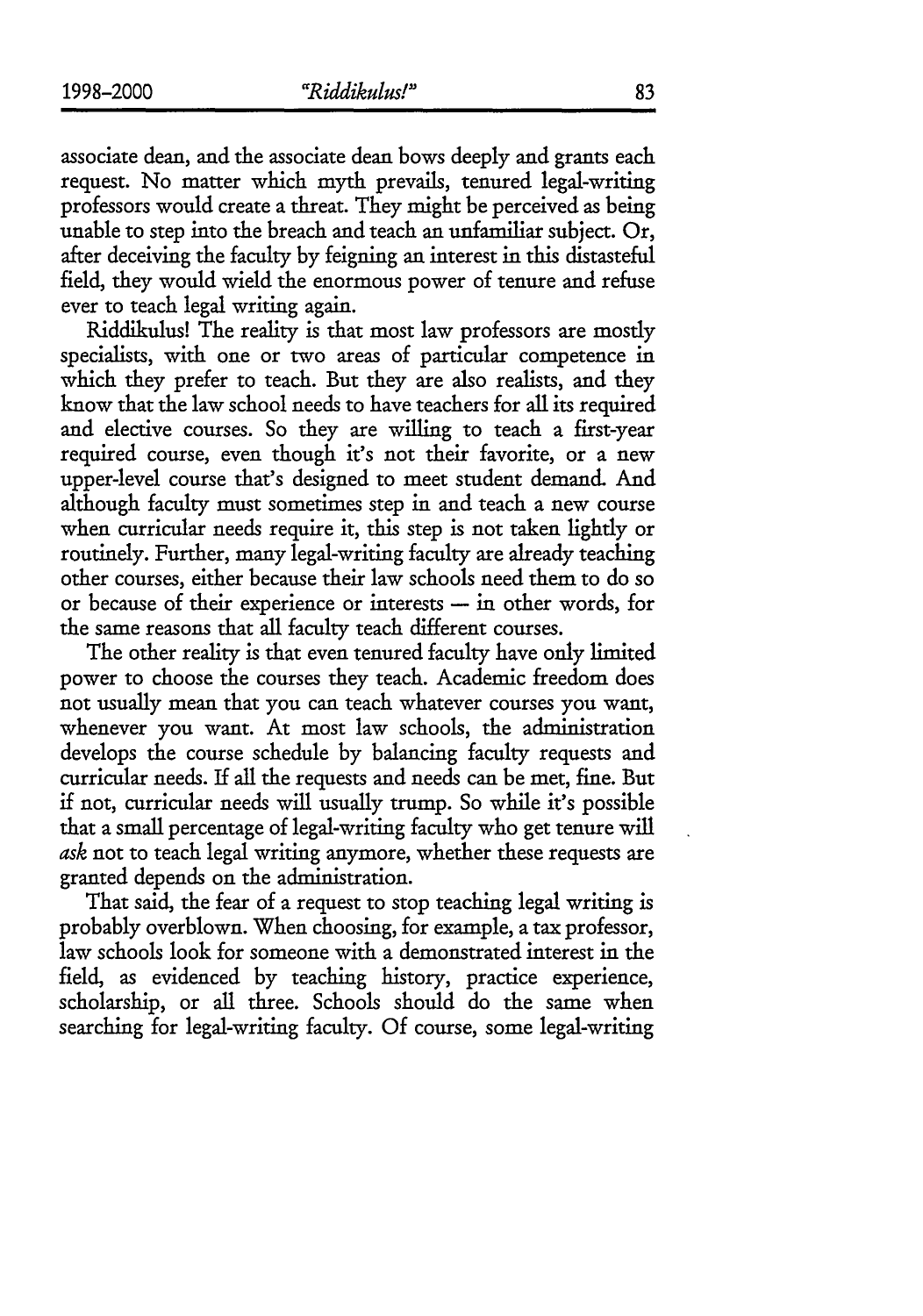faculty will have multiple interests, just as some tax-law or civilprocedure faculty have multiple interests. Interestingly, some schools have *even forced* tenure-track legal-writing professionals to develop another area of specialization by refusing to accept legalwriting scholarship as part of the tenure-review process. While there's nothing wrong with a legal-writing professor's having multiple interests, law schools could promote a commitment to legal writing by rewarding scholarship in the field.

## The Supply-and-Demand Boggart:

*Tenure-track positions are inappropriate because you can't attract "tenure quality" people to them,* OR *they are unnecessary because we are already attracting high-quality people even without the lure of tenure.*

This boggart relies on an argument discussed above  $-$  that no sane person with any options really *wants* to teach legal writing. Those who do so must have some ulterior motive, or are too incompetent to get any other sort of **job.** When it's pointed out that many highly qualified people already teach legal writing  $$ including people who have the good "paper credentials" of federal  $c$ lerkships and high class rank  $-$  the boggart shifts shape and declares that tenure-track positions are not needed because we're already attracting well-qualified people.

Riddikulus! We need tenure-track positions in legal writing not just to benefit highly qualified people who are already teaching in it, but also to attract even more of these qualified people to the field. With the current state of affairs, it's no wonder that few socalled "quality" candidates have sought out legal-writing jobs. The conventional wisdom is that teaching legal writing -- or even expressing an interest in teaching it  $-$  sounds the death knell of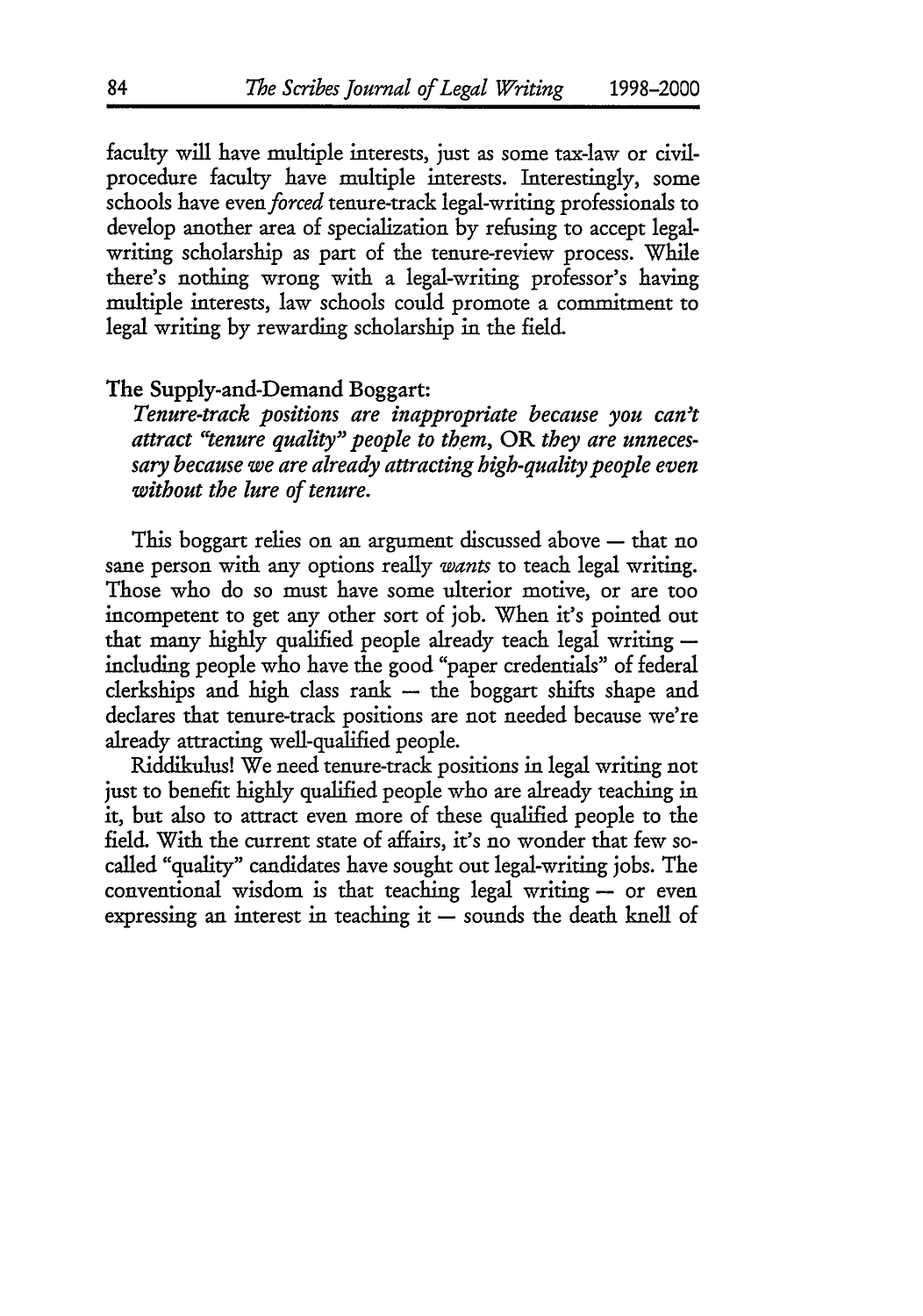any chance for a tenure-track position. 13 Not surprisingly, people deny any interest in this undervalued discipline. If, however, legal writing becomes valued, if there is an opportunity to build a worthwhile career teaching legal writing, then valuable people will seek out those positions.

As for the reverse argument  $-$  that tenure is unnecessary because we are already attracting good people without it  $-$  law faculty would be wise not to discuss supply and demand too loudly. We create tenure-track positions for law professors not because it is the only way to attract good teachers, but because it is the best way to attract the best teachers. Certainly, in the current market, law schools could find good teachers of contracts, torts, constitutional law, and many other courses without offering tenure-track positions. But the academy's cost-benefit analysis has always been that the benefit of committed, secure, full-time faculty with academic freedom is worth the cost of tenure-track positions.

A tenure-track law professor is an incredible resource, and not just for the law school. The three elements of the tenure-track  $position$  - scholarship, teaching, and service  $-$  produce concrete, tangible benefits for law students, the legal community, and the public at large. 14 Legal-writing scholars have already taken giant strides: they have analyzed myriad types of legal prose and created a legal-writing vocabulary that allows us to discuss what makes an analytical document complete or a drafted document comprehensible. But much remains to be done.

The lack of tenure-track positions in legal writing denies the bench, the bar, and the public the opportunity to benefit from the work of experienced writing teachers. Like any other professor, legal-writing professors can conduct CLE seminars and sit on bar

**<sup>13</sup>***See, e.g.,* Kevin H. Smith, *How to Become a Law Professor Without Really Trying: A Critical, Deconstructionist, and Hermeneutical Exploration of Avoiding the Drudgery Associated with Actually Working as an Attorney,* 47 U. **KAN.** L. REV. **139,** 144 **(1998).**

**<sup>14</sup>***See* Harry T. Edwards, *The Growing Disjunction Between Legal Education and the Legal Profession,* **91** MICH. L. REV. 34, 42-44 (1992) (discussing the benefits that "practical" legal scholarship provides to the judiciary).